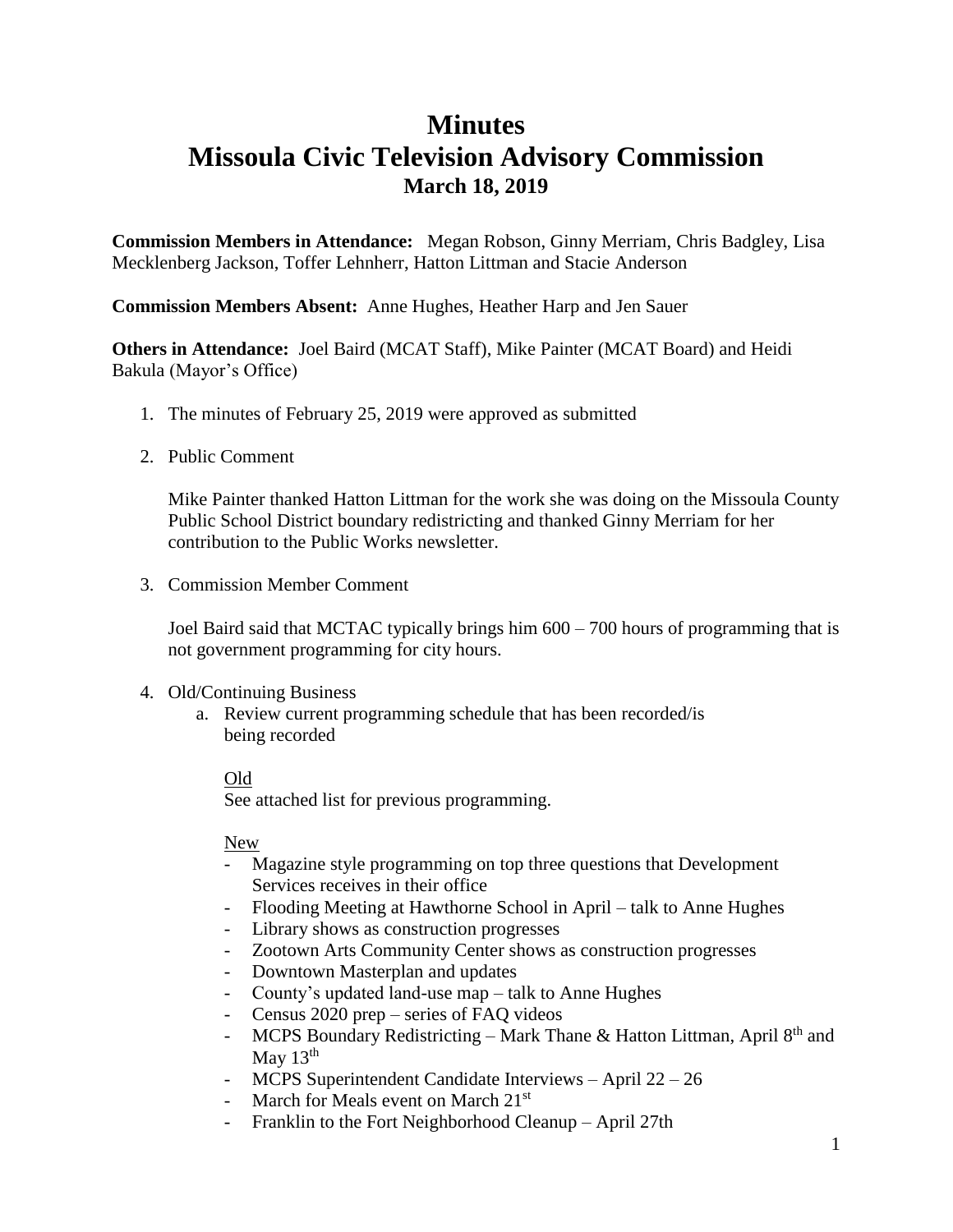b. Discuss Annual Report – Ginny Merriam

Ginny Merriam discussed the ideas the commission gave her at the meeting in February for the report. She said she had great suggestions. Another recommended item was the statistics on viewership.

- 5. New Business
	- a. Discuss Guests on Missoula Live / Wake Up Missoula

Discussed under Old/Continuing Business under new programming.

6. Set agenda for next meeting

Respectfully submitted,

Heidi Bakula Executive Assistant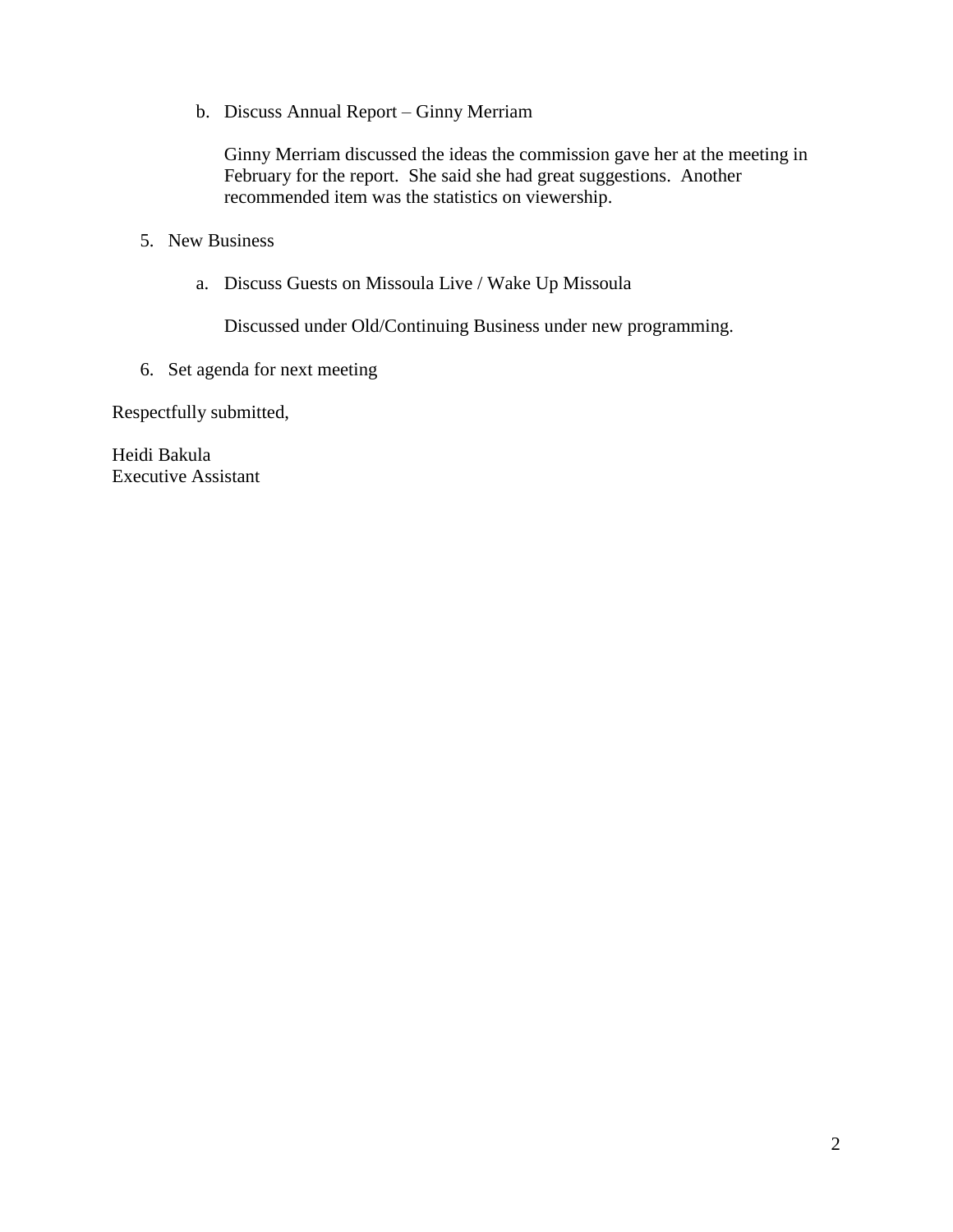

# Follow Up From February 25, 2019 MCTAC Meeting for March 18, 2019 MCTAC

Guests on Missoula Live related to City, County, Schools or University

- Halle Hawkins and Megan Kelley Big Sky Science Circus Demo
- Mark Thane MCPS for School Attendance Boundary Study  $\bullet$
- Traolach O Riordain UM Irish Studies

#### Suggestions we were able to record:

-Reaching Home: Update on Missoula's 10 Year Plan to End Homelessness (live Stream) -City of Missoula Office of Neighborhoods, "Local Government Citizens' Academy" Tuesdays--January 15--March 5

-Jane Doe No More -Sexual Assault Panel Discussion

-Mountain Line "Zero Fare Means Cleaner Air" (live streamed)

#### **Pending Projects**

- A look at Downtown Community Policing with Dedicated Downtown Police Officer  $\bullet$ **Randy Krastel**
- Riding Mountain Line buses  $\bullet$
- Chris Behan will do a TIFF educational show in late April

#### **City of Missoula**

The City of Missoula, Office of Neighborhoods Annual Bus Tour for the Neighborhood Councils. This year we will visiting the following neighborhoods: Farviews/Pattee Canyon, Lewis & Clark, Southgate Triangle, South 39th St., Moose Can Gully, and Miller Creek. April 10, 2019

#### University of Montana Media Assistance Grants

- ASUM Renter Center Montana Fair Housing Executive Director Pam Bean discusses Montanans' rights to protection from discrimination in home buying, selling, and renting."
- Music Department Key Board Division "Steven Hesla"
- **Wilderness Lecture Series**  $\bullet$
- $\bullet$ **Community Lecture Series Alumni Association**